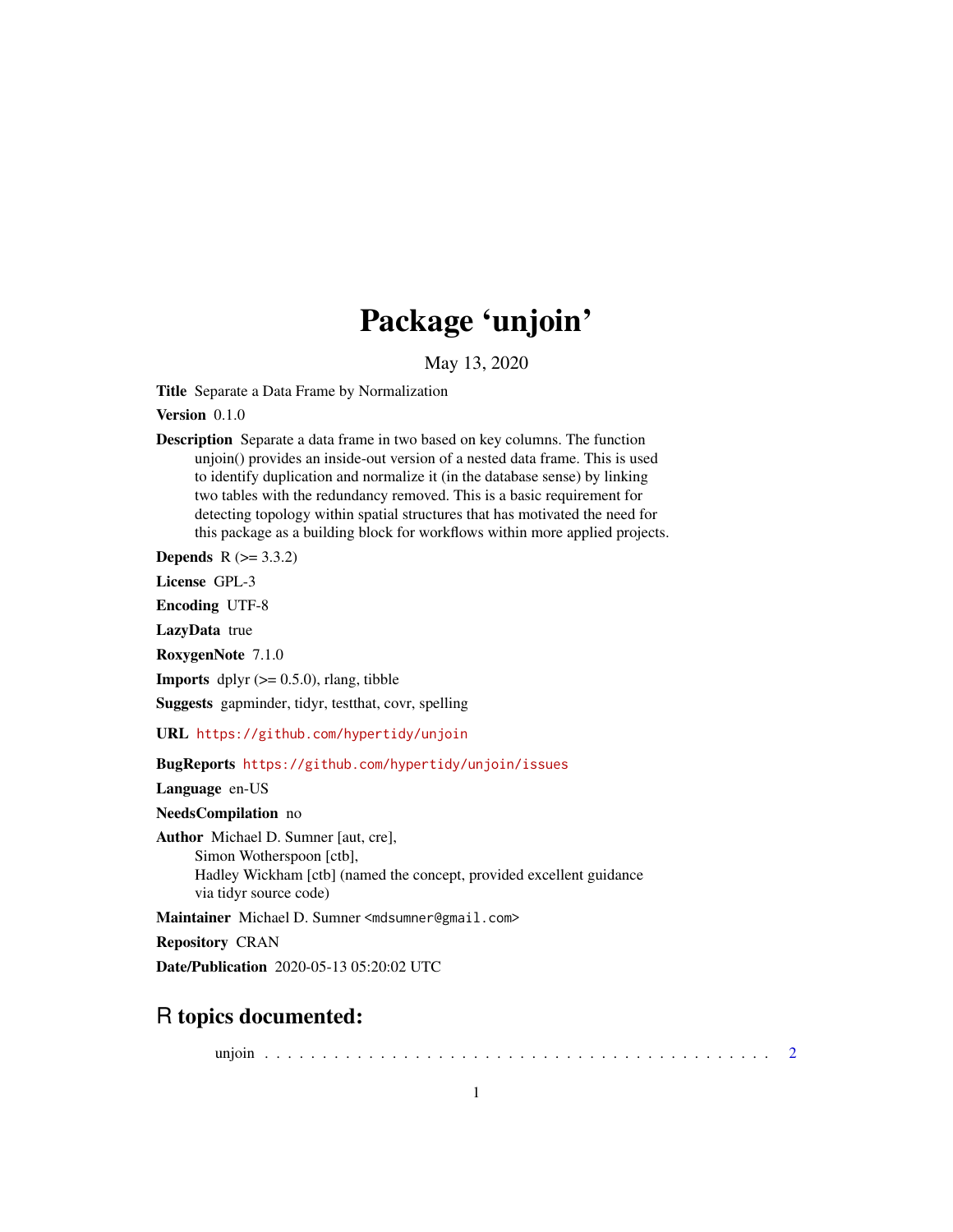#### <span id="page-1-0"></span>2 unjoin the contract of the contract of the contract of the contract of the contract of the contract of the contract of the contract of the contract of the contract of the contract of the contract of the contract of the c

#### **Index** [4](#page-3-0)

unjoin *unjoin*

#### Description

Split a table in two and remove repeated values.

#### Usage

```
unjoin(data, ..., key_col = "idx0")## S3 method for class 'data.frame'
unjoin(data, ..., key_col = ".idx0")## S3 method for class 'unjoin'
unjoin(data, \ldots, key_col = ".idx0")
```
#### Arguments

| data                    | A data frame.                                                                                      |
|-------------------------|----------------------------------------------------------------------------------------------------|
| $\cdot$ $\cdot$ $\cdot$ | Specification of columns to unjoin by. For full details, see the 'dplyr::select"<br>documentation. |
| kev_col                 | The name of the new column to key the two output data frames.                                      |

#### Details

The data frame on input is treated as "data", the new data frame is treated as the normalized key. This means that the split-off and de-duplicated table has the name given via the 'key\_col' argument (defaults to ".idx0") and shares this name with the common key.

It's not yet clear if this flexibility around naming is a good idea, but it enables a simple scheme for chaining unjoins, though you'd better not use the same 'key\_col' again.

This is a subset of the tasks done by [nest](#page-0-0).

#### See Also

'dplyr::inner\_join' for the inverse operation.

'tidyr::nest' for the complementary operation resulting in one nested data frame

#### Examples

```
library(dplyr)
data("Seatbelts", package= "datasets")
x <- unjoin(as.data.frame(Seatbelts), front, law)
y <- inner_join(x$.idx0, x$data) %>% select(-.idx0)
all.equal(y[colnames(Seatbelts)], as.data.frame(Seatbelts))
```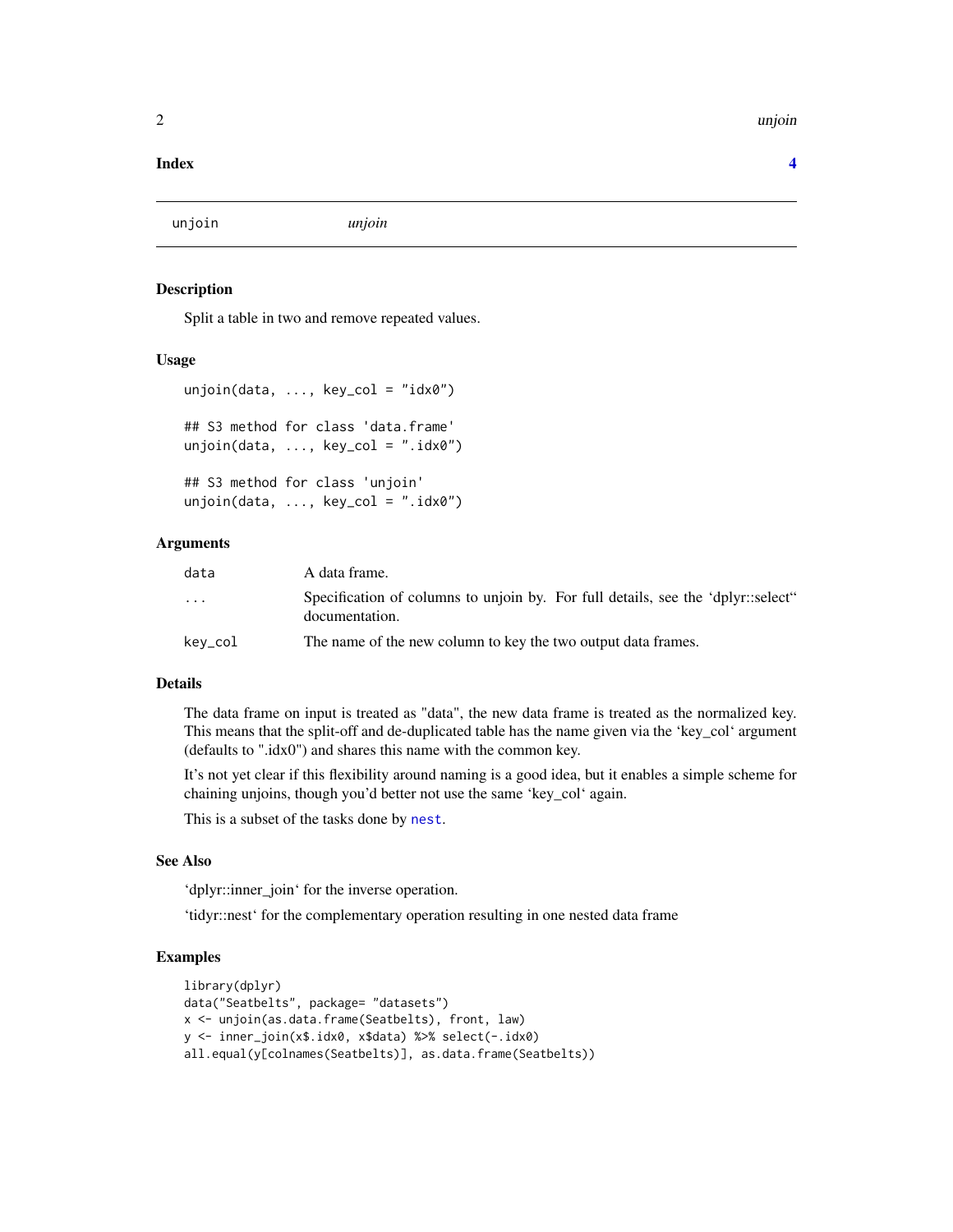#### unjoin 3

```
iris %>% unjoin(-Species)
chickwts %>% unjoin(weight)
if (require("gapminder")) {
  gapminder %>%
    group_by(country, continent) %>%
    unjoin()
  gapminder %>%
    unjoin(-country, -continent)
  unjoin(gapminder)
}
unjoin(iris, Petal.Width) %>% unjoin(Species, key_col = ".idx1")
```